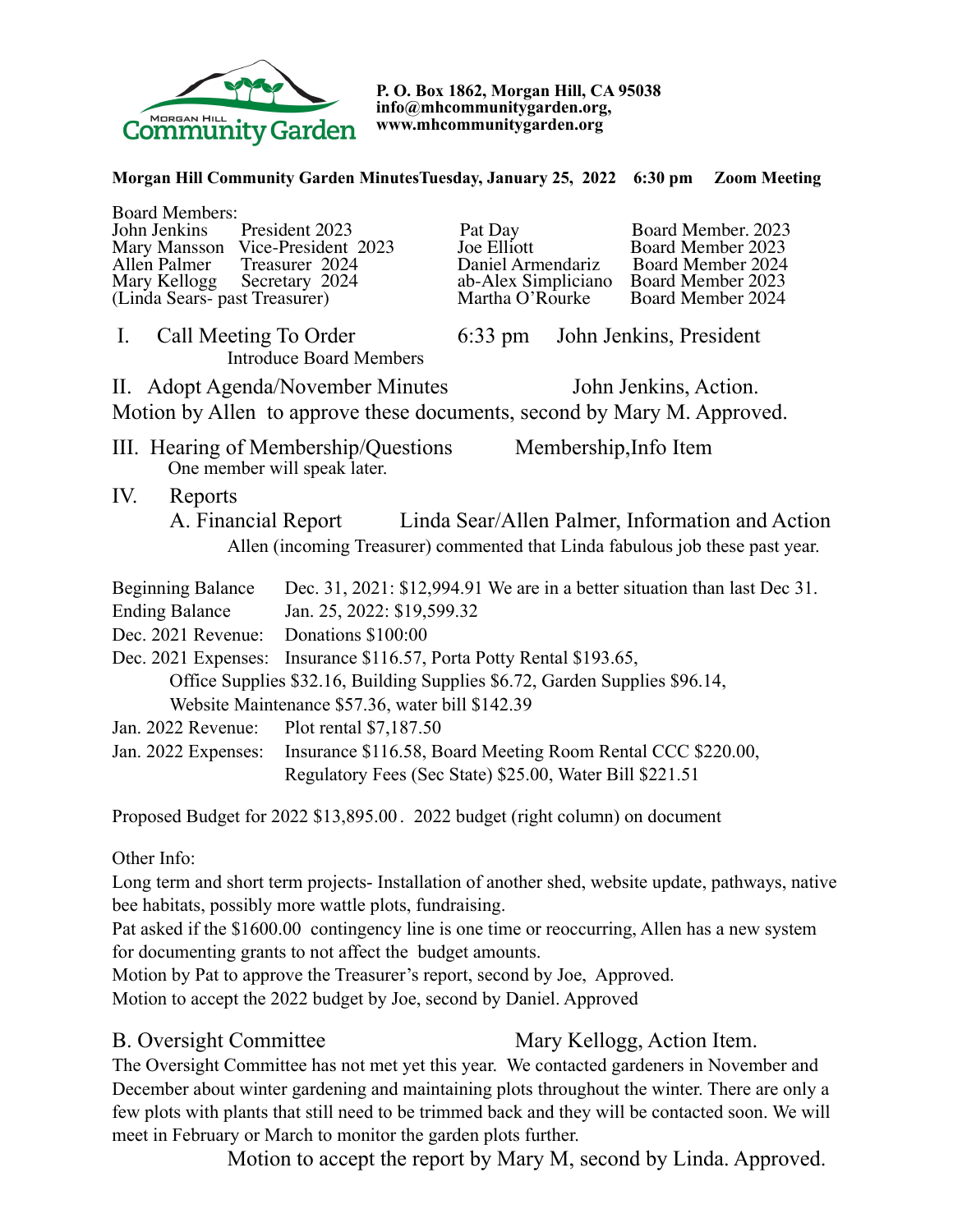### C. Work Day Committee Kay Meyer, Action Item

Kay not in attendance.

Mary K will email out and post the work day schedule. There will be an email to ADA plot owners to notify us by email if they have a request for soil to be brought over to their plots from the piles on a work day. They would need to be present to make sure the soil is added the way they expect, as some gardeners have plants in already. The Work Day schedule for 2022 is confirmed. Saturdays from  $9-11$  am (Feb.12, Mar 12, Apr 2, May 14, Sept 24), Sundays from 9-11 am (Feb 6, Mar 6, Apr 10), Friday 9-11 am (Mar 11, Apr 8), Thursday evening from 6-8 pm (June 9, July 14) Dates are subject to change. Watch for email notifications.

# Motion to accept the report by Pat, second by Allen. Approved.

## D. Garden Expansion John Jenkins, Action

We have no more wattles so we will stop building plots for now. We can add a second wattle on top of the existing one to raise the plot height. There is plenty of soil and amendments in piles at the garden. Wooden plot soil has sunken over time and some plots owners need to add soil. We will email ADA gardeners to see who is in need of more soil.

Motion to approve the report by Mary M, second by Allen. Approved.

# V. Unfinished Business

A. Native Bee Habitat Project Joe Elliott, Action Item Joe has 2 projects in mind with southern facing habitats with sandy loam soil for bees to lay eggs in ground. These are not like hives or nests. They are solitary females who lay eggs in the habitat. The hexagon structures are filled with sand/loam and ground cover Most native bees don't sting. Daniel suggests a structure in various areas of the garden. We have sandy loam soil on the east side of the garden. Cost? We might need to buy some native plant cover crop. Daniel will help with the project. Funding? We only need to purchase or obtain the flowering ground cover. Joe has scrap wood to use to make the habitats. Daniel has seeds. Maybe we need to buy a

### 6-pack of flowers.

Pat made a motion to build 4 native bee habitats, not to exceed \$100.00. Second by Allen. Approved.

## B. Fundraising John Jenkins, Discussion

1. The Raley's grant was not approved because they don't fund infrastructure which was in our grant. They suggested we try again. Other grocery stores have grants, too. Sakata Seeds might have a \$1000 grand for us this year. Santa Clara County will have a second run of grant we got before, maybe \$2,000. We can apply for that.

2. T-shirt sales- If we sell enough, the runs the printing of the shirts for us. If not, they just don't make the shirts and we are not out any money. Maybe there will be community interest from seeing our shirts. The would be in sizes for men and women, with a 2-color design. Teresa Anguiano offered to be involved with the design of this. Mary M will get more info to her.

3. Other fundraising options could be Rotary and small businesses.

# VI. New Business

# A. Upcoming Classes Pat Day, Information

The first of April will have to be our first class. Pat Day, who teaches the class will be out of the country until then He would like to know of any particular topics a gardener is requesting. Suggestions so far: Composting, new gardeners class with RSVP for that group, how to improve the soil, year-round gardening. We will send out the class notification email in March. Pat will